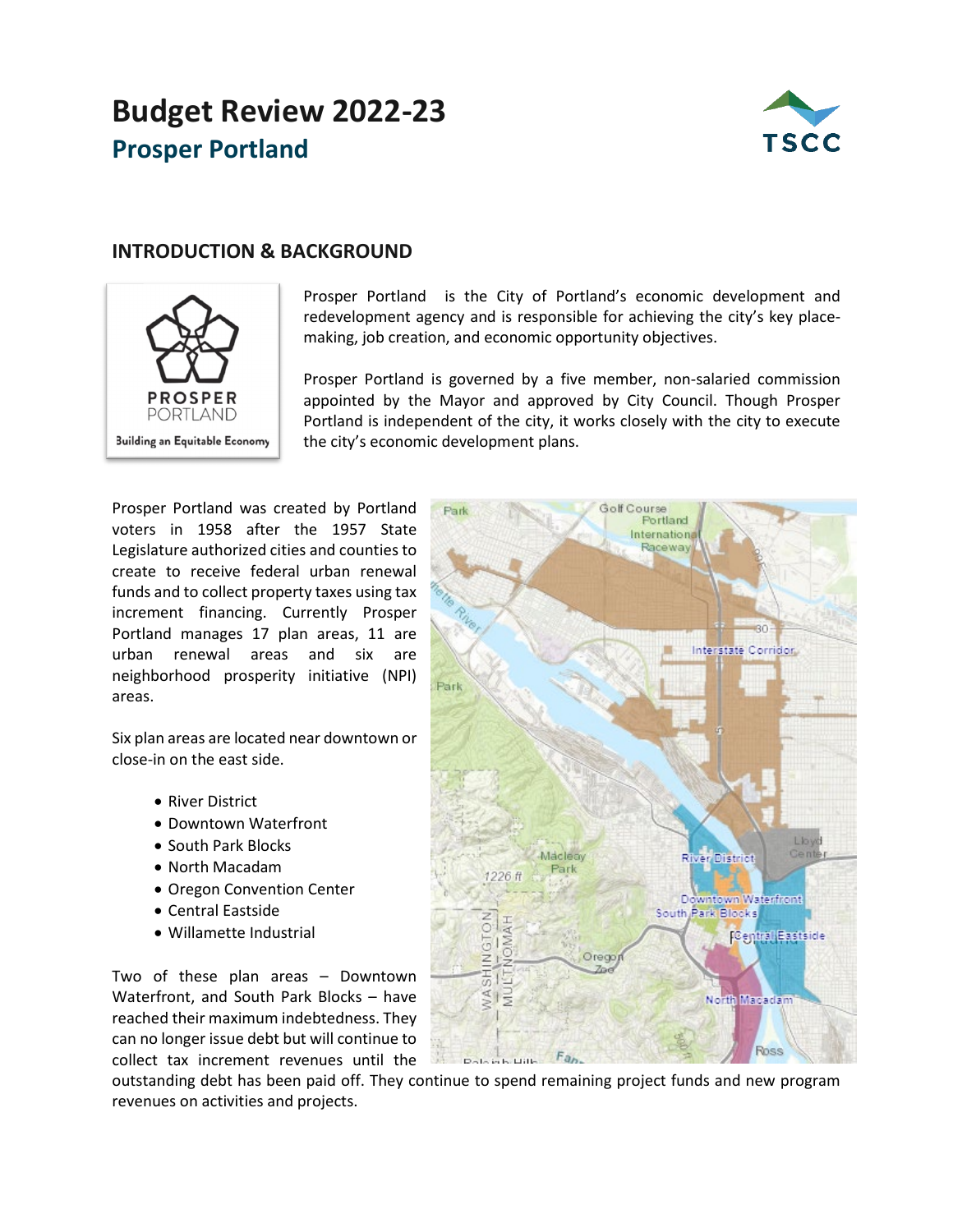

Five plan areas are on the north side of Portland.

- Interstate Corridor
- 42<sup>nd</sup> Ave NPI
- Cully Blvd Alliance NPI
- Historic Parkrose NPI
- Airport Way

Interstate Corridor area has reached its maximum indebtedness. The three NPI (Neighborhood Prosperity Initiative) districts are discussed below.

Five areas are in the southeast portion of the City.

- Lents Town Center
- Gateway Regional Center
- 82<sup>nd</sup> and Division NPI
- Division Midway NPI
- Rosewood Initiative NPI

Of the 17 current plan areas, six are small Neighborhood Prosperity Initiative (NPI) areas. These areas are geographically and financially small. They are designed for small scale economic development activities on the east side of Portland.



*Five southeast plan areas*

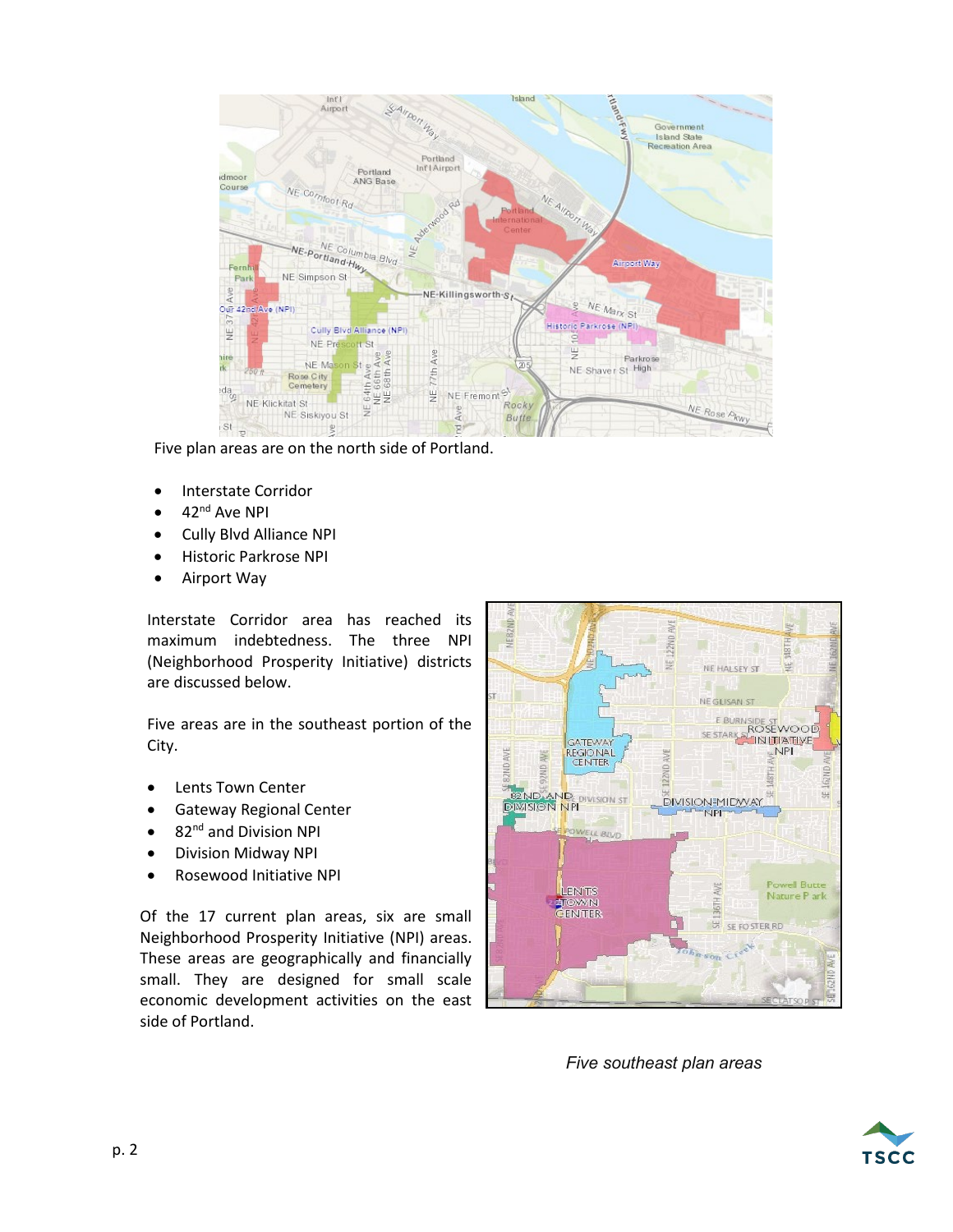In addition to tax increment financing, four of the oldest active plan areas (Downtown Waterfront, Convention Center, Airport Way, and South Park Blocks) can impose a special levy over all property within the City of Portland's boundaries. The city has limited the special levy to \$15,000,000, but the amounts allocated to each plan area change from year to year. The most recent rate for the special levy (2019-20) was \$.2108 per \$1,000 of assessed value.

| <b>Prosper Portland</b>                | 2018-19      | 2019-20      | 2020-21      | 2021-22      |
|----------------------------------------|--------------|--------------|--------------|--------------|
| Base Frozen Value in Billions          | \$4.775      | \$4.776      | \$4.776      | \$4.776      |
| Excess Value Used in Billions          | \$7.575      | \$7.858      | \$8,206      | \$6.715      |
| Excess Value Not Used in Billions      | \$3.377      | \$4.088      | \$5.659      | \$5.907      |
| Total Value All Plan Areas in Billions | \$15.699     | \$16.721     | \$17.641     | \$17.323     |
| Special Levy Tax Rate                  | \$0.2203     | \$0.2108     | \$0.2018     | \$0.1961     |
| Number of Plan Areas                   | 17           | 17           | 17           | 17           |
| Measure 5 Loss                         | \$-7,967,395 | \$-8.502.806 | \$-9,639,795 | \$-7,367,312 |
| Number of Employees (FTE's)            | 86           | 91           | 88           | 87           |

Debt proceeds are the district's primary revenue source. That debt is issued by the City of Portland and the proceeds are provided to Prosper Portland. The City of Portland then levies and collects a property tax to pay the debt service. Neither the property tax nor the debt service is in the Prosper Portland budget, only the debt proceeds and the uses it is put towards in the district (infrastructure improvements and economic development).

The property tax levied by the city is tax increment financing, a means of capturing property taxes generated by increased assessed value on properties in an urban renewal district. Each district is assigned a maximum indebtedness when created by the City Council. The following chart shows the remaining maximum indebtedness of each district and whether futher bond sales are anticipated (source: City of Portland).

|                                 | <b>Remaining Maximum</b> | Max. Indebt.         | <b>Final Bond</b><br><b>Sale</b> | Approx.<br>Amount<br><b>Of Final Bond</b> |
|---------------------------------|--------------------------|----------------------|----------------------------------|-------------------------------------------|
| Urban Renewal Area              | <b>Indebtedness</b>      | <b>Reached (FYE)</b> | Anticipated?                     | <b>Sale</b>                               |
| Airport Way                     | \$0                      | 2004                 | Completed                        |                                           |
| <b>Central Eastside</b>         | \$2,206,528              | 2021                 | No.                              |                                           |
| Downtown Waterfront             | \$0                      | 2008                 | Completed                        |                                           |
| South Park Blocks               | \$31,584,000             | No                   | Completed                        |                                           |
| <b>Oregon Convention Center</b> | \$1,000                  | No                   | Completed                        |                                           |
| <b>River District</b>           | \$11,091,527             | 2021                 | No.                              |                                           |
| Lents Town Center               | \$47,237,074             | 2024                 | No                               |                                           |
| North Macadam                   | \$94,155,518             | 2025                 | 2025                             | \$23 million                              |
| Interstate Corridor             | \$42,834,869             | 2022                 | No                               |                                           |
| Gateway                         | \$97,193,038             | No                   | 2022                             | \$50 million                              |

*\*Willamette Industrial is not included on this chart but reached maximum indebtedness in 2016.*

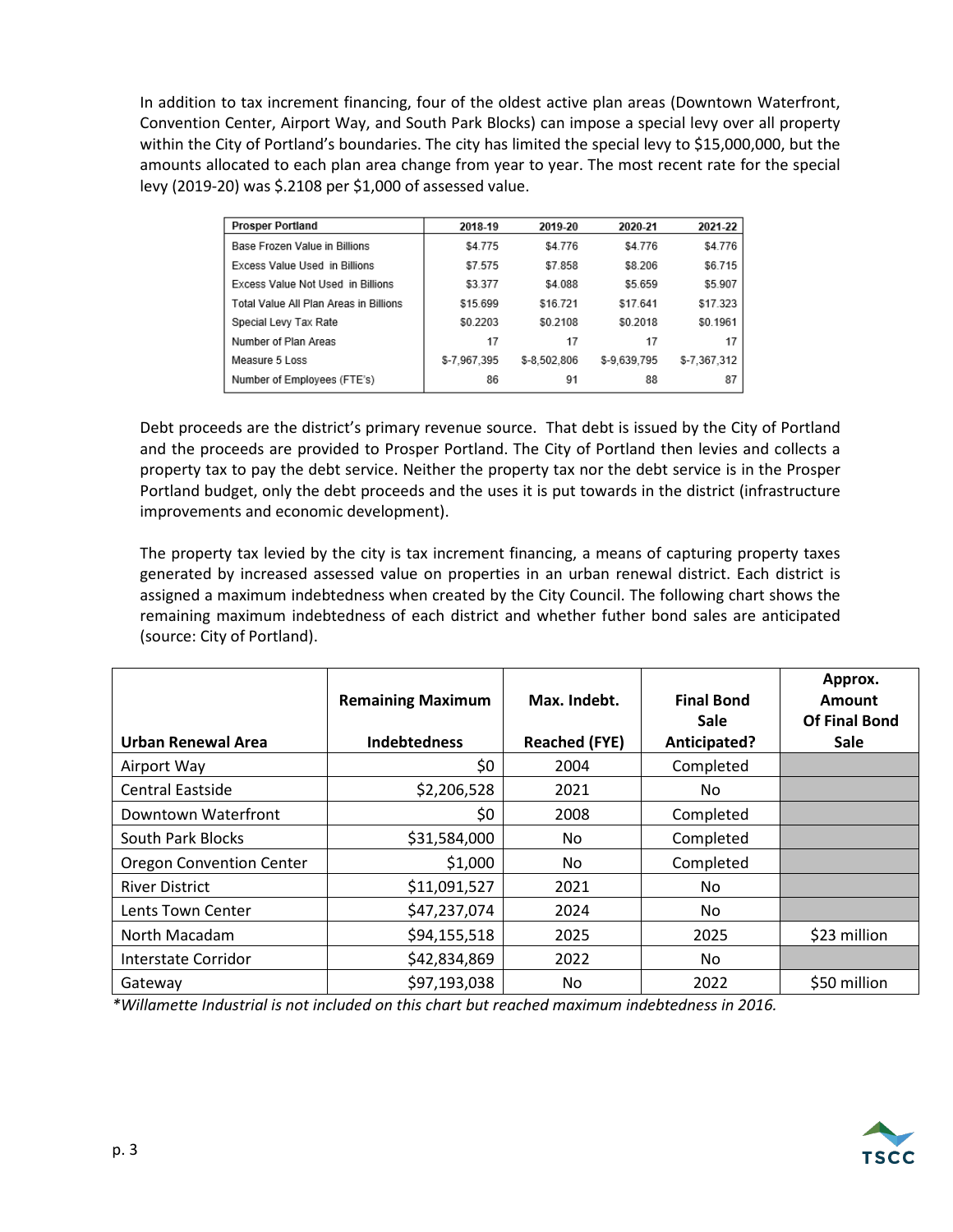## **STRATEGIC PLAN / PERFORMANCE OBJECTIVES**

The district is updating its strategic plan. In her budget message, Executive Director Kimberly Branam explains it this way:

"The financial impacts of the COVID-19 pandemic on existing operating revenue and development projects resulted in an immediate and enduring effect on Prosper Portland's Ten-Year Financial Sustainability Plan. Prosper Portland is working to update the Financial Sustainability Plan alongside the Inclusive Economic Development Strategy and will be providing an updated proposal to City Council this Fall."

In addition, the district has an Economic Development plan, which is also being updated in the context of pandemic-wrought changes.

"The past two years, with public health and economic crises underscored by heightened calls for racial justice, demanded a shift in attention toward immediate relief and recovery. While the agency works with public, private and community partners to develop a new three-to-five-year Inclusive Economic Development Strategy for Portland, the budget continues to reflect the need to address pressing relief and recovery challenges.

Within that context, Prosper Portland's key objectives are:

1. Increase access to quality jobs (with an emphasis on middle-wage jobs) for Portland residents, particularly those from lower-income communities and under- represented populations;

2. Create healthy, complete neighborhoods throughout Portland through communityidentified investments and direct redevelopment and place-making activities;

3. Foster wealth creation within communities of color and low-income neighborhoods by supporting stability and expansion of local businesses with diverse founders; reducing barriers to property ownership and development and through agency construction and contracting business practices; and

4. Support partnerships that build capacity for community-centered approaches to local business growth and access to employment and form partnerships that address neighborhood affordability issues and provide community and climate resiliency benefits."

#### **The Big Transition**

Prosper Portland's mission is divided into two major activities. One is to utilize Tax Increment Financing funds to improve the physical environment in blighted areas. The other mission is to use revenues transferred from the City of Portland and revenues generated through enterprise activities for economic development activities (supporting employers and businesses in a variety of ways).

The City of Portland is closing down several urban renewal districts and returning the associated urban renewal property tax allocations to the other local districts in the area. This change is significant, and the essence of the change is captured in the Requested Budget document:

> "The FY 2022-23 Requested Budget includes 87 positions, down from 90 positions in the current year due to expiration of limited term positions. *Funding for positions*

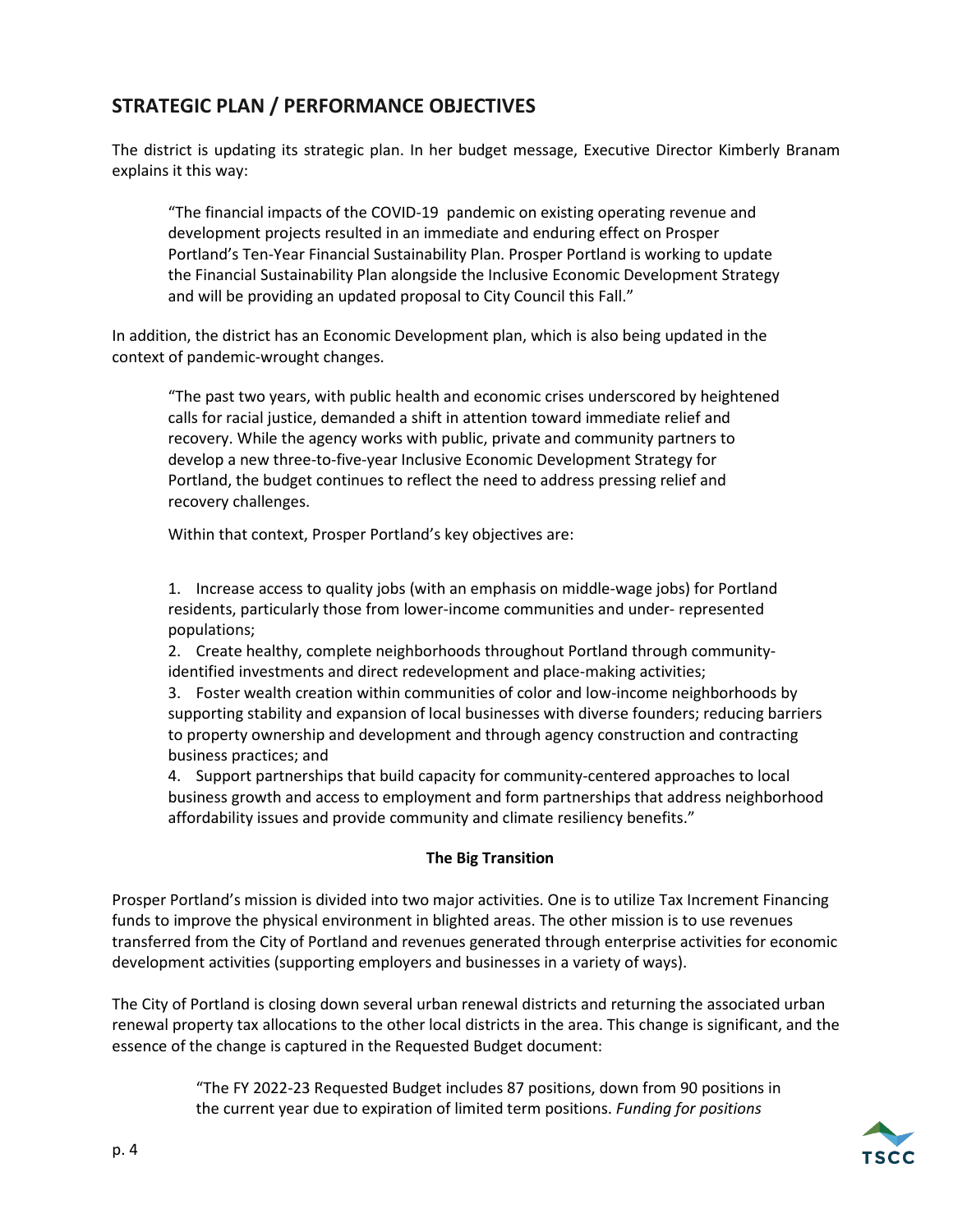*declines to approximately 30 positions by year five of the Five-Year Forecast due to the spend-down of existing tax increment financing districts and no additional, new resources being incorporated in the forecast at this time.*

Prosper Portland has primarily requested that 25% of the property tax revenue allocated back to the City be reallocated to Prosper Portland to enhance its economic development actives. That request is not addressed in the FY 23 budget, but the planning for it, "Financial Sustainability Plan 2.0" will be developed in time for the FY 24 budget.

In the bigger picture, all the taxing districts that have geographic area in a City of Portland urban renewal district will benefit from the closing of urban renewal districts.

In FY 22, the total assessed value (AV) used by Portland's urban renewal areas was \$6.7 billion, about 7% of the total county AV of \$92 billion.

The 7% AV return does not apply equally to all local taxing districts in the county. Small districts only have area in some urban renewal districts. For example, Parkrose school district has area in only four urban renewal districts: Gateway, Parkrose, Rosewood, and Airport Way. Large districts, such as Multnomah County and Metro have area in all the Portland urban renewal districts. In their FY 23 budgets, two districts gave indications of the impact of this change.

- The City of Portland estimates that in FY 23, \$2.3 billion in AV will be returned from the urban renewal districts, creating to a \$10.7 million increase in tax revenue. In five years, the annual increases will be \$8.2 billion in AV and \$37.6 million in tax revenue.
- In its proposed budget, Multnomah County stated that, "Starting in FY 2023, several large Urban Renewal Areas (URA) in the City of Portland will end, returning Assessed Value (AV) above their frozen base back to the tax roll. In FY 2023 and FY 2025, when two of the largest URAs return to the tax roll, AV growth is expected to be double what it is in a typical year." *(Reviewer's note: recent annual AV increases have been between 3% and 5%).*

## **BUDGET OVERVIEW**

Prosper Portland's FY23 Approved Budget is \$414.6 million, \$54 million less (-11%) than the current year budget. This is the second consecutive year that the district as reduced its budget.

#### **Resources**

Total resources balance to total requirements. Debt proceeds are the primary source of new revenue. The district has a comparatively large fund balance that is primarily composed of TIF debt proceeds that are earmarked for future projects.

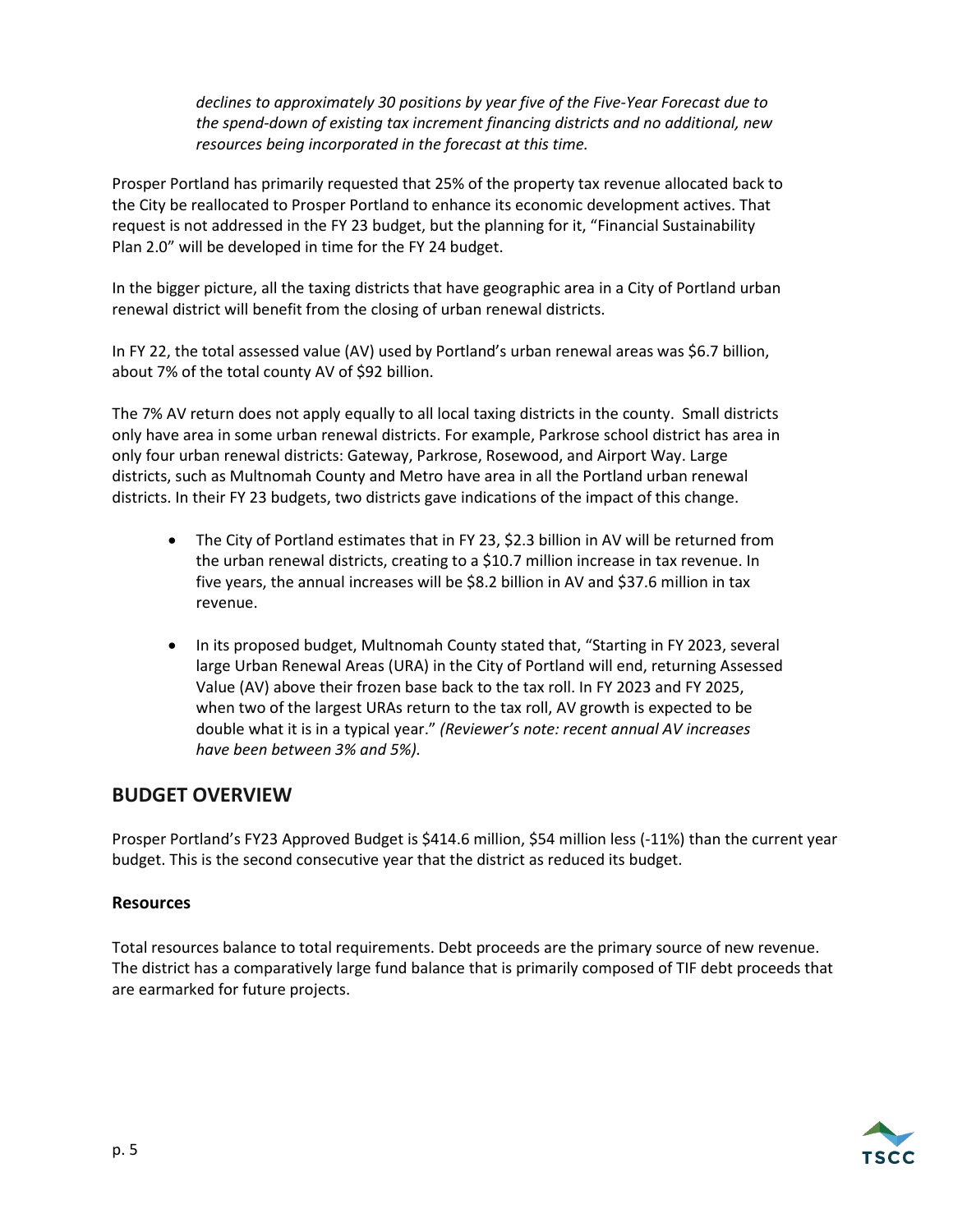| <b>Total Budget Resources</b><br>(\$ Millions) |                   |                   |                           |                    |                           |  |
|------------------------------------------------|-------------------|-------------------|---------------------------|--------------------|---------------------------|--|
|                                                | 2019-20<br>Actual | 2020-21<br>Actual | 2021-22<br><b>Rev Bud</b> | 2022-23<br>App Bud | <b>Budget</b><br>% Change |  |
| Beginning Fund Balance                         | 293.6             | 285.3             | 318.8                     | 284.9              | $-11%$                    |  |
| Intergovernmental Revenue                      | 11.2              | 26.2              | 19.7                      | 35.5               | 81%                       |  |
| Fees and Charges                               | 1.6               | 2.9               | 2.4                       | 1.0                | $-58%$                    |  |
| Other Income                                   | 17.5              | 13.4              | 18.8                      | 11.7               | $-38%$                    |  |
| Debt Proceeds                                  | 81.0              | 87.8              | 93.8                      | 66.2               | $-29%$                    |  |
| Transfers In                                   | 14.8              | 154.4             | 15.1                      | 15.3               | 2%                        |  |
| <b>TOTAL RESOURCES</b>                         | 419.7             | 569.9             | 468.5                     | 414.6              | $-11%$                    |  |

Prosper Portland does not levy property taxes. The City of Portland does on its behalf. Those taxes do not hit Prosper Portland's budget. In the Prosper Portland budget, those taxes are reflected as debt proceeds.

In a complex arrangement, the city issues debt that is used to fund Prosper Portland urban renewal projects. It then levies the urban renewal taxes to cover the cost of that debt service (referred to as tax increment financing or "TIF"). The urban renewal taxes and the debt service remain in the city budget. Only the debt proceeds are in Prosper Portland's budget.

In addition, the city transfers funding to Prosper Portland for economic development work. Since April 2020, that transfer has been supplemented by a city transfer of federal pandemic funding for specific purposes.

Revenue from these sources is used in three ways.

- 1. Tax increment revenues are used only for projects to eliminate blight in urban renewal areas.
- 2. Loan collections, property income, and some intergovernmental revenues are discretionary, but must be used within the umbrella of economic development.
- 3. State and federal grants are restricted to the purpose of the grant.

#### **REQUIREMENTS**

Only about half of the FY 23 approved budget of \$414.6 million is for expenditures. The other half consists of interfund transfers and fund balance (contingency).

| <b>Summary of Budget By Object Code</b> |                   |                          |                           |                    |                           |  |  |  |  |
|-----------------------------------------|-------------------|--------------------------|---------------------------|--------------------|---------------------------|--|--|--|--|
| (\$ Millions)                           |                   |                          |                           |                    |                           |  |  |  |  |
|                                         | 2019-20<br>Actual | 2020-21<br><b>Actual</b> | 2021-22<br><b>Rev Bud</b> | 2022-23<br>App Bud | <b>Budget</b><br>% Change |  |  |  |  |
| <b>Personnel Services</b>               | 14.2              | 14.1                     | 16.7                      | 17.9               | 7%                        |  |  |  |  |
| Materials & Services                    | 81.7              | 69.1                     | 120.0                     | 110.3              | $-8%$                     |  |  |  |  |
| Capital Outlay                          | 23.7              | 13.6                     | 58.8                      | 76.0               | 29%                       |  |  |  |  |
| <b>Subtotal Expenditures</b>            | 119.7             | 96.7                     | 195.5                     | 204.2              | 4%                        |  |  |  |  |
| <b>Fund Transfers</b>                   | 14.8              | 154.4                    | 15.1                      | 15.3               | 2%                        |  |  |  |  |
| Contingencies                           |                   |                          | 257.9                     | 195.1              | $-24%$                    |  |  |  |  |
| <b>Ending Fund Balance</b>              | 285.3             | 318.8                    |                           |                    | $0\%$                     |  |  |  |  |
| <b>TOTAL REQUIREMENTS</b>               | 419.7             | 569.9                    | 468.5                     | 414.6              | $-11%$                    |  |  |  |  |

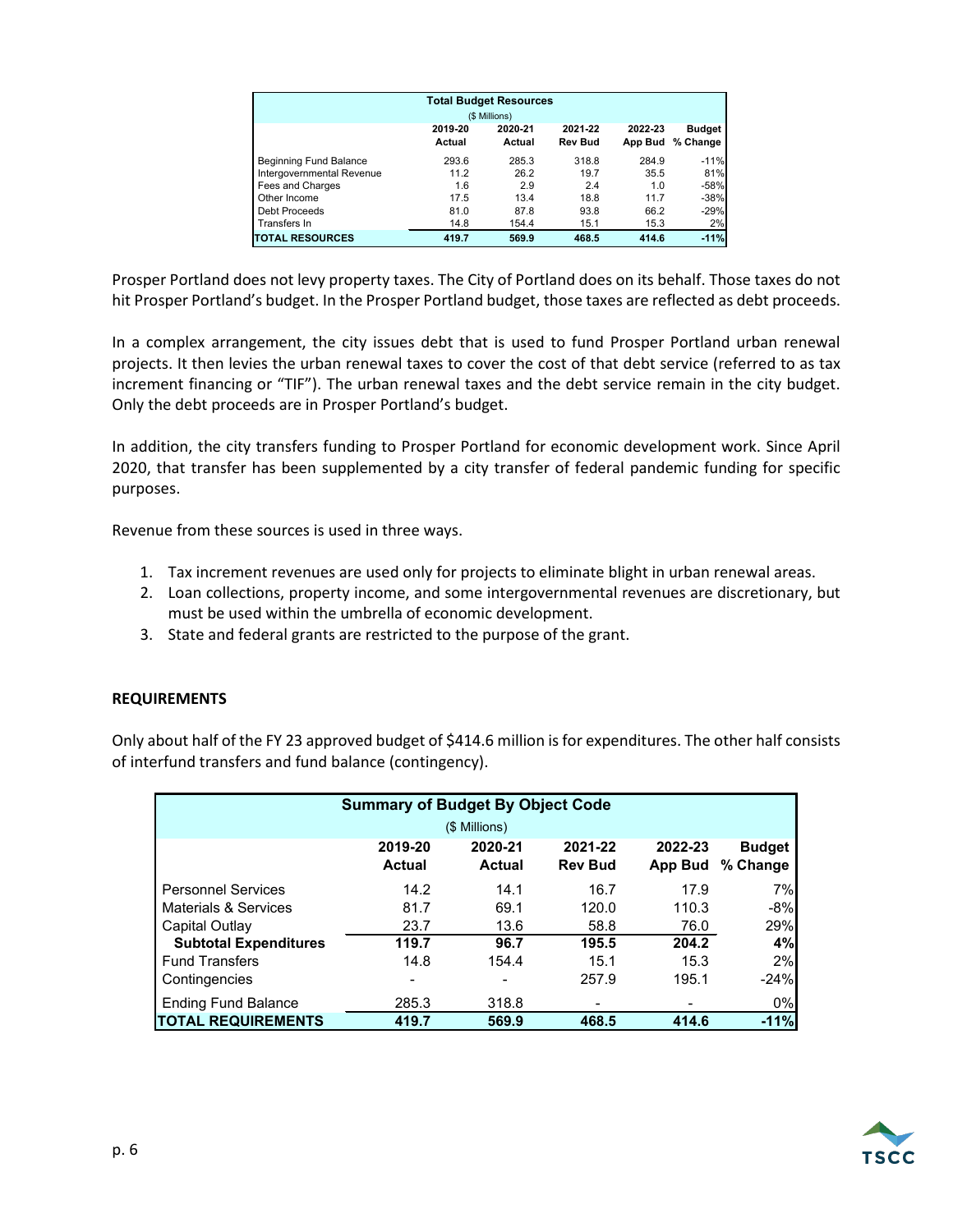#### **Expenditures**

Total expenditures – the core of the budget - are \$204 million, just \$9 million higher than the current year. Expenditures for FY 22 and FY 23 are higher than previous years due to the infusion of pandemic related funding. The City of Portland has channeled the funding it is receiving from the state and the federal governments to Prosper Portland for economic support of for profit and not for profit organizations during the pandemic. This shows as "Economic Development" in the district charts and graphs.

#### **Requirements by Object Code**

#### **Personnel Services:**

The FY 23 budget includes 93 positions: 81 are regular full-time positions and 12 are limited duration positions. Total staffing positions do not change from current year.

| <b>Prosper Portland</b>                                                                                                                                                                                                                                          |                   |                |                                     |                |                     |               |  |  |
|------------------------------------------------------------------------------------------------------------------------------------------------------------------------------------------------------------------------------------------------------------------|-------------------|----------------|-------------------------------------|----------------|---------------------|---------------|--|--|
| Approved Budget Personnel Services Expenditures (\$ Thousands)                                                                                                                                                                                                   |                   |                |                                     |                |                     |               |  |  |
|                                                                                                                                                                                                                                                                  | 2019-20<br>Actual | 2020-21        | 2021-22<br>Actual<br><b>Rev Bud</b> | App Bud        | 2022-23<br>% Change | <b>Budget</b> |  |  |
| Saleries and Wages<br><b>Benefits and Taxes</b>                                                                                                                                                                                                                  | 6,065<br>5,115    | 8,950<br>5.159 | 10,340                              | 6.332          | 11.107<br>6.773     | 74%<br>7.0%   |  |  |
| <b>Totals</b>                                                                                                                                                                                                                                                    | 11,180            | 14,109         | 16,672                              | 17,880         |                     | 7.2%          |  |  |
|                                                                                                                                                                                                                                                                  |                   | FY 2019-20     | FY 2020-21                          | FY 2021-22     | FY 2022-23          |               |  |  |
| <b>Department</b>                                                                                                                                                                                                                                                |                   | Actual         | Actual                              | <b>Revised</b> | Proposed            |               |  |  |
| Development and Investment                                                                                                                                                                                                                                       |                   | 24.0           | 27.0                                | 27.0           | 27.0                |               |  |  |
| <b>Economic Development</b>                                                                                                                                                                                                                                      |                   | 21.0           | 17.0                                | 180            | 180                 |               |  |  |
| Executive                                                                                                                                                                                                                                                        |                   | 2.0            | 20                                  | 2.0            | 20                  |               |  |  |
| Equity, Policy & Communications                                                                                                                                                                                                                                  |                   | 100            | 10 O                                | 100            | 100                 |               |  |  |
| Legal                                                                                                                                                                                                                                                            |                   | 5.0            | 50                                  | 5.0            | 5.0                 |               |  |  |
| <b>Human Resources</b>                                                                                                                                                                                                                                           |                   | 2.0            | 20                                  | 20             | 3.0                 |               |  |  |
| <b>Finance &amp; Business Operations</b>                                                                                                                                                                                                                         |                   | 18.7           | 18.0                                | 17.0           | 16.0                |               |  |  |
| <b>Total</b>                                                                                                                                                                                                                                                     |                   | 82.7           | 81.0                                | 81.0           | 81.0                |               |  |  |
| FTE Position Changes - The following describes changes in FTE positions by fiscal year:<br>FY 2020-21 - Actual positions were slightly lower than FY 2019-20 with a net change in<br>Economic Development and Development staff of one position.                 |                   |                |                                     |                |                     |               |  |  |
| FY 2021-22 - Positions budgeted for FY 2021-22 remained at 81 FTE, with one less<br>position in Finance and Business Operations (accounting/procurement) and one more<br>position in Economic Development (transition of the Film Office LTE to a FTE position). |                   |                |                                     |                |                     |               |  |  |
| FY 2022-23 - Positions Budgeted for FY 2022-23 remain at 81 FTE, with one less position<br>in Finance and Business Operations (IT), and one more position in HR (transition of HR<br>Consultant from LTE to FTE).                                                |                   |                |                                     |                |                     |               |  |  |

#### **Materials and Services:**

Materials and services are decreasing from \$120 million this year to \$110 million in FY 23.

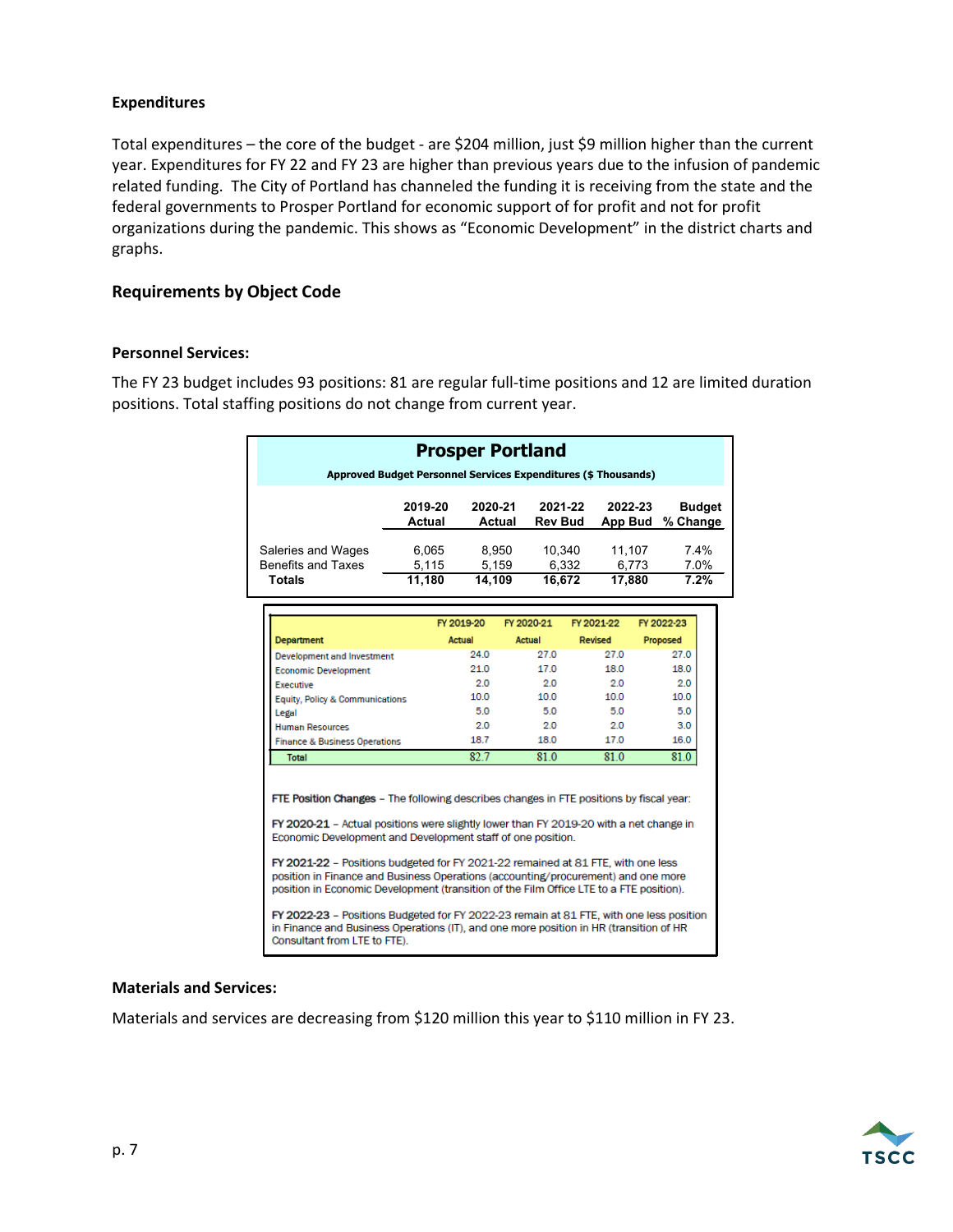### **Capital Outlay:**

Capital project expenditures for FY 23 are \$72 million. Major projects are as follows:

- USPS Site Project \$19M
	- $\circ$  Ongoing predevelopment of the USPS site. Most of the budget is for clearing the site. Infrastructure funding is in future years.
- Old Town Action Plan projects \$25M
	- $\circ$  Predevelopment on projects at 4<sup>th</sup> and Burnside and Blocks 24 and 25. There are not specific allocations from these resources yet but will be identified likely over the next year.
- ODOT Blocks (also known as Workshop Blocks) \$1.3M
	- o Predevelopment to support future development partnership
- Inn at Convention Center \$2.7M
	- $\circ$  Improvements to the Inn (which Prosper owns); remodeling interior and exterior. This project was on hold until a new operator was on board (new operator in place now).
- Nick Fish Commercial Tenant Improvements \$2M
	- $\circ$  Tenant improvements for ground floor commercial at the Nick Fish housing project which was completed last year (next to Gateway Discovery Park). Leased space will support both market rate and affordable commercial tenants.
- University Place \$9.5M.
	- $\circ$  This has been in the budget as part of a multi-year IGA with PSU for a number of years, with dollars reserved to support mixed-use redevelopment of PSU's University Place property (formerly the Red Lion before PSU ownership). Project is not underway by PSU yet. Also of note: \$3.75M of transportation infrastructure reserved for transportation / street improvements in the South Portal area/Bond Avenue.

In addition, most TIF districts support tenants or property owners with loan programs for business/property redevelopment (\$10M). Also, each district continues to have PIP (prosperity investment program) and CLG (community livability grants) - the former supports storefront and other small business improvements and the latter supports investments in non-profit or other community facilities/assets.

#### **Contingencies, Transfers, Unappropriated:**

Prosper Portland budgets all funds that are not to be expended as contingency. It does not budget ending fund balance. This allows Prosper Portland to be nimble enough to respond to new opportunities as they emerge. Contingencies in the budget are decreasing from \$210 million this year to \$195 million in FY 23. Prosper Portland's contingency fluctuates annually due to cash inflows from debt issues and outflows spent on projects.

Interfund Transfers balance. There is no ending fund balance budgeted.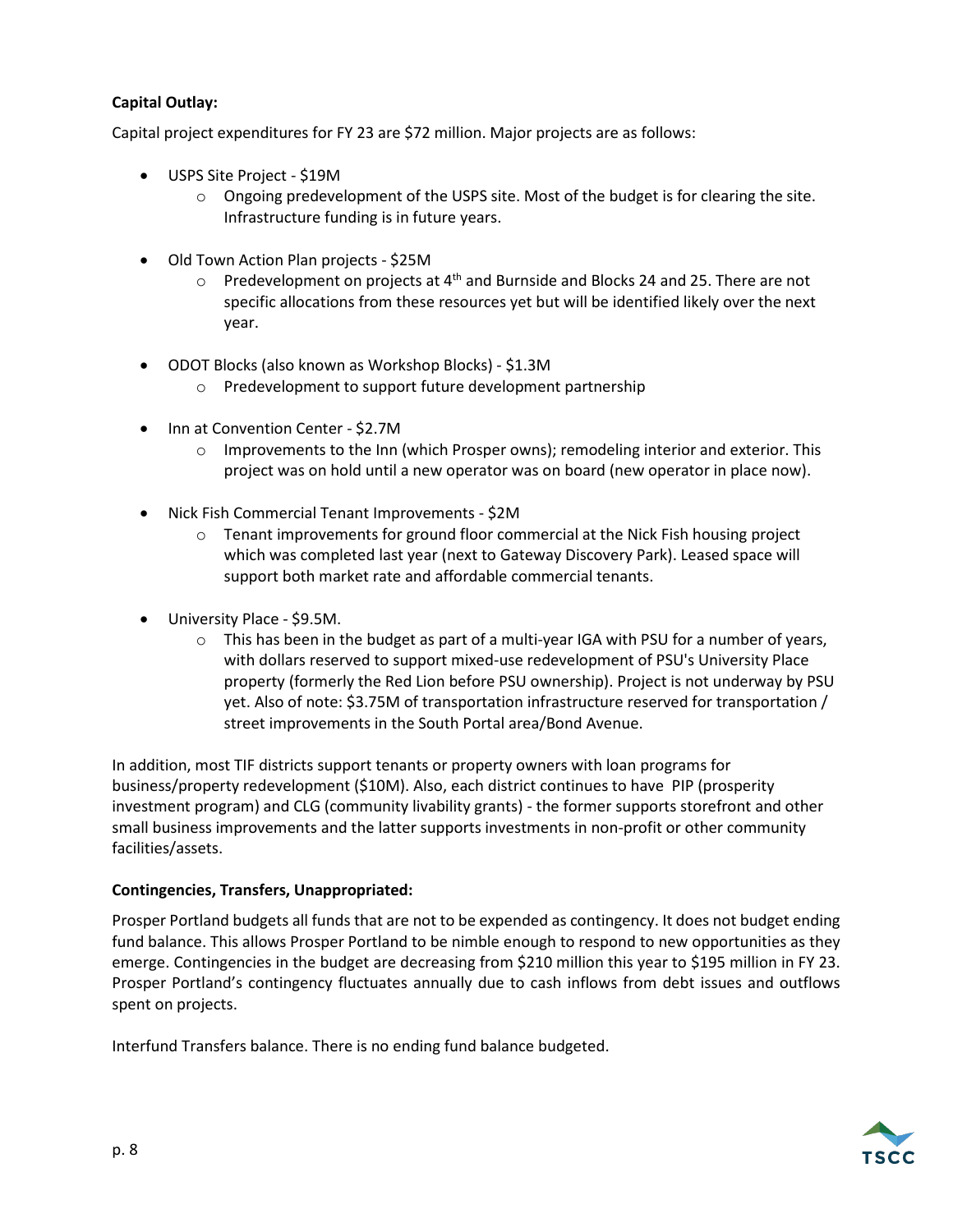#### **Expenditures by Function**

| <b>Total Requirements By Function</b> |                   |                   |                           |                    |                           |  |  |  |
|---------------------------------------|-------------------|-------------------|---------------------------|--------------------|---------------------------|--|--|--|
|                                       |                   | (\$ Millions)     |                           |                    |                           |  |  |  |
|                                       | 2019-20<br>Actual | 2020-21<br>Actual | 2021-22<br><b>Rev Bud</b> | 2022-23<br>App Bud | <b>Budget</b><br>% Change |  |  |  |
| <b>Administrative Services</b>        | 14.0              | 12.9              | 14.9                      | 14.5               | $-2%$                     |  |  |  |
| Housing                               | 42.5              | 26.9              | 55.9                      | 47.4               | $-15%$                    |  |  |  |
| <b>Community Development</b>          | 6.8               | 5.0               | 4.0                       | 7.6                | 88%                       |  |  |  |
| <b>Economic Development</b>           | 56.4              | 52.1              | 120.6                     | 134.7              | 12%                       |  |  |  |
| Transfers Out                         | 14.8              | 154.4             | 15.1                      | 15.3               | 2%                        |  |  |  |
| Contingencies                         | -                 |                   | 257.9                     | 195.1              | $-24%$                    |  |  |  |
| <b>Ending Fund Balance</b>            | 285.3             | 318.6             |                           |                    | 0%                        |  |  |  |
| <b>TOTAL REQUIREMENTS</b>             | 419.7             | 569.9             | 468.5                     | 414.6              | $-11%$                    |  |  |  |

Total expenditures are budgeted in the five program areas detailed in the following extract from the Proposed Budget. Please note: Our categorization of combines economic development and property redevelopment into one line item. They are segregated in the descriptions below.

**Economic Development** – The economic development program budget is \$134.7 million, an increase of \$14 million from the FY 22 Revised Budget, due in large part to the receipt of one-time ARPA funding. This category includes programs funded by City of Portland General Fund, Enterprise Zone, Community Development Block Grant funds, Recreational Cannabis Tax (RCT) funds, and one-time federal grant funds:

- business lending,
- community economic development,
- traded sector business development, and
- entrepreneurship.

Total spending within these categories have been adjusted from FY 2021-22 based on mayoral directives, including ongoing funding of \$125 thousand for a cannabis business advisor, one-time funding of \$3.1 million and carry over of \$1.1 million. One-time General Funds amount to \$2.4 million and include maintaining service levels for the Neighborhood Prosperity Network, Old Town Chinatown and Film Office, scaling BIPOC technology businesses, adding a capital access advisor for the Inclusive Business Resource Network (IBRN) and funding to establish an events office.

When the Portland City Council approved its budget, it included an additional general fund transfer of \$5.1 million to Prosper Portland, detailed as follows

#### **Changes to Resources** - City General Fund: Increases \$5,100,000 to incorporate increases in intergovernmental reimbursements for projects and programs added as part of the City of Portland FY 2022-23 Approved Budget (East Portland Investment Strategy, Small Business Repair Grants, Broadway Corridor). **Changes to Requirements** - Economic Development: Increases \$1,000,000 to include funding for the East Portland Investment Strategy that was added in the City of Portland's FY 2022-23 Approved Budget to be implemented by Prosper Portland. - Property Redevelopment: Increases \$4,100,000 to include funding for Small Business Repair Grants (\$600,000) and Broadway Corridor / USPS demolition (\$3,500,000) that was included in the City of Portland's FY 2022-23 Approved Budget.

**Housing** – The housing program budget is \$47.4 million, a decrease from FY 2021-22 Revised Budget of \$8.5 million based primarily on timing of the projects being implemented by the Portland Housing

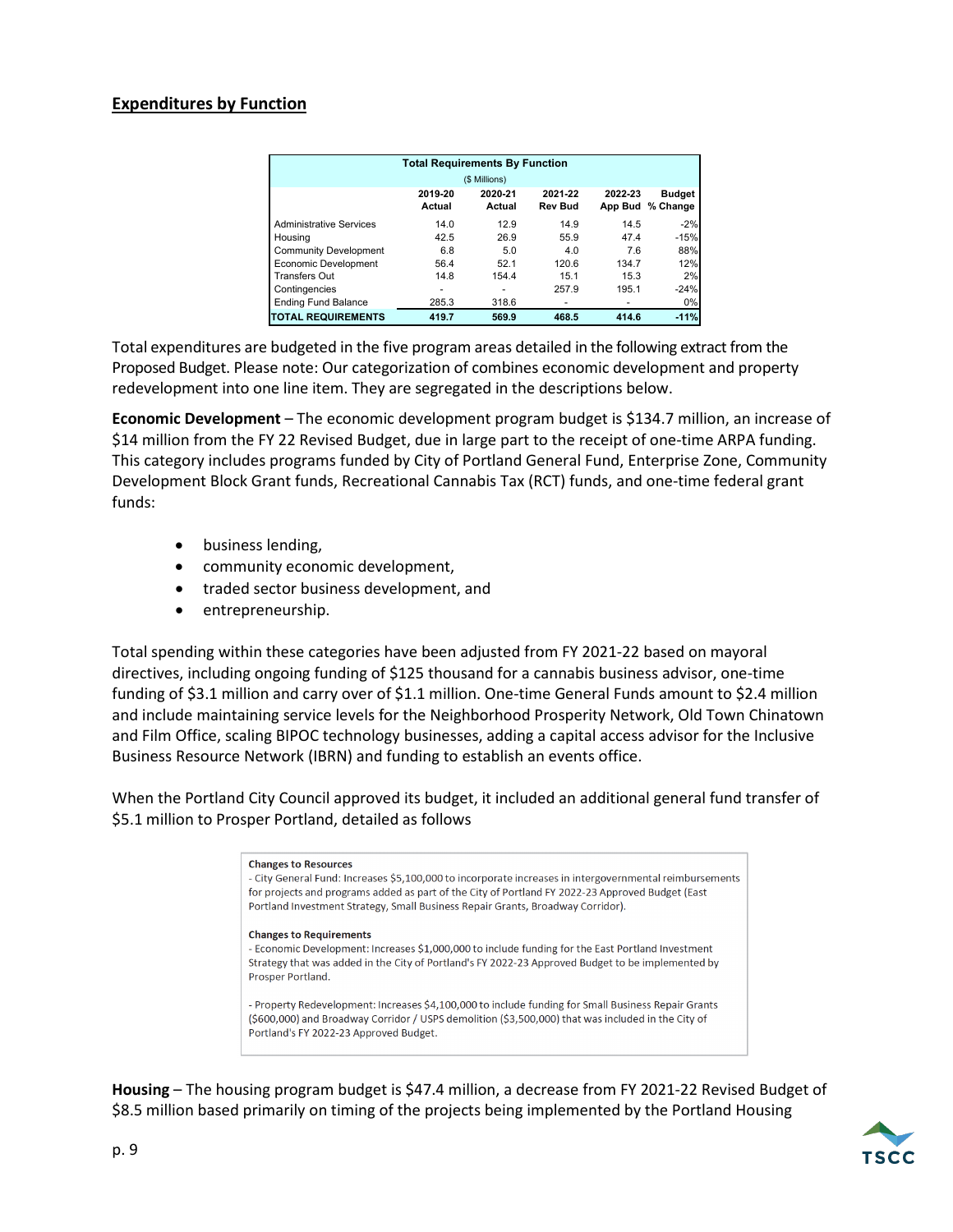Bureau (PHB). These expenditures occur through an intergovernmental agreement with PHB and incorporate amendments to the Housing Set Aside policy adopted by city council in 2015 that dedicates 45% of all new TIF debt proceeds to affordable housing.

**Infrastructure** – The infrastructure program budget is \$7.6 million, an increase of \$3.5 million from the previous fiscal year. This category includes all projects and programs that are public infrastructure improvements including parks, public facilities, and transportation. Projects include North Macadam transportation improvements and street improvements in Gateway and Central Eastside districts.

**Property Redevelopment** – The property redevelopment program budget is \$95 million. This category includes projects and programs that relate to property redevelopment. It is comprised of:

- commercial property redevelopment,
- commercial real estate lending,
- property management activities, and
- community redevelopment grants.

Amounts budgeted increase by a net of \$780 thousand from FY 2021-22. Projects include demolition and other predevelopment costs for the former US Post Office site and Broadway Corridor, multiple smaller projects across districts, ongoing property management costs across 45 Prosper Portland held properties, and commercial lending and grants that support small businesses across most districts.

**Administration** – The administration program budget is \$14.5 million. This represents a decrease of \$360 thousand from FY 2021-22. The variance is largely due to net changes in planned personnel and administrative materials and services costs. Personnel costs for FY 2022-23 increased from FY 2021-22 due to cost of living and step increases, as well as other increases to health plan benefit premiums. Administrative materials and services decreased from FY 2021-22 by a total of \$400 thousand, largely based on the completion of one-time system upgrade costs.

### **GENERAL FUND**

| <b>General Fund Resources</b> |               |               |                |         |                  |  |  |  |  |
|-------------------------------|---------------|---------------|----------------|---------|------------------|--|--|--|--|
| (\$ Millions)                 |               |               |                |         |                  |  |  |  |  |
|                               | 2019-20       | 2020-21       | 2021-22        | 2022-23 | <b>Budget</b>    |  |  |  |  |
|                               | <b>Actual</b> | <b>Actual</b> | <b>Rev Bud</b> |         | App Bud % Change |  |  |  |  |
| <b>Beginning Fund Balance</b> | 1.4           | 1.2           | 1.3            | 1.2     | $-13%$           |  |  |  |  |
| <b>Federal Revenue</b>        |               | 0.0           | 0.0            |         | $-100%$          |  |  |  |  |
| <b>State Revenue</b>          |               | 0.1           | 0.0            | 0.2     | 704%             |  |  |  |  |
| Local Revenue                 | 8.2           | 7.0           | 10.4           | 16.8    | 62%              |  |  |  |  |
| Fees and Charges              | 0.0           | 0.1           | 0.2            | 0.2     | 0%               |  |  |  |  |
| Other Income                  | 0.1           | 0.2           | 0.1            |         | $-100%$          |  |  |  |  |
| Transfers In                  | 13.8          | 13.3          | 14.5           | 15.3    | 6%               |  |  |  |  |
| <b>TOTAL RESOURCES</b>        | 23.5          | 22.0          | 26.7           | 33.8    | 27%              |  |  |  |  |

The total General Fund budget for FY 23 is \$33.8 million, a 27% increase.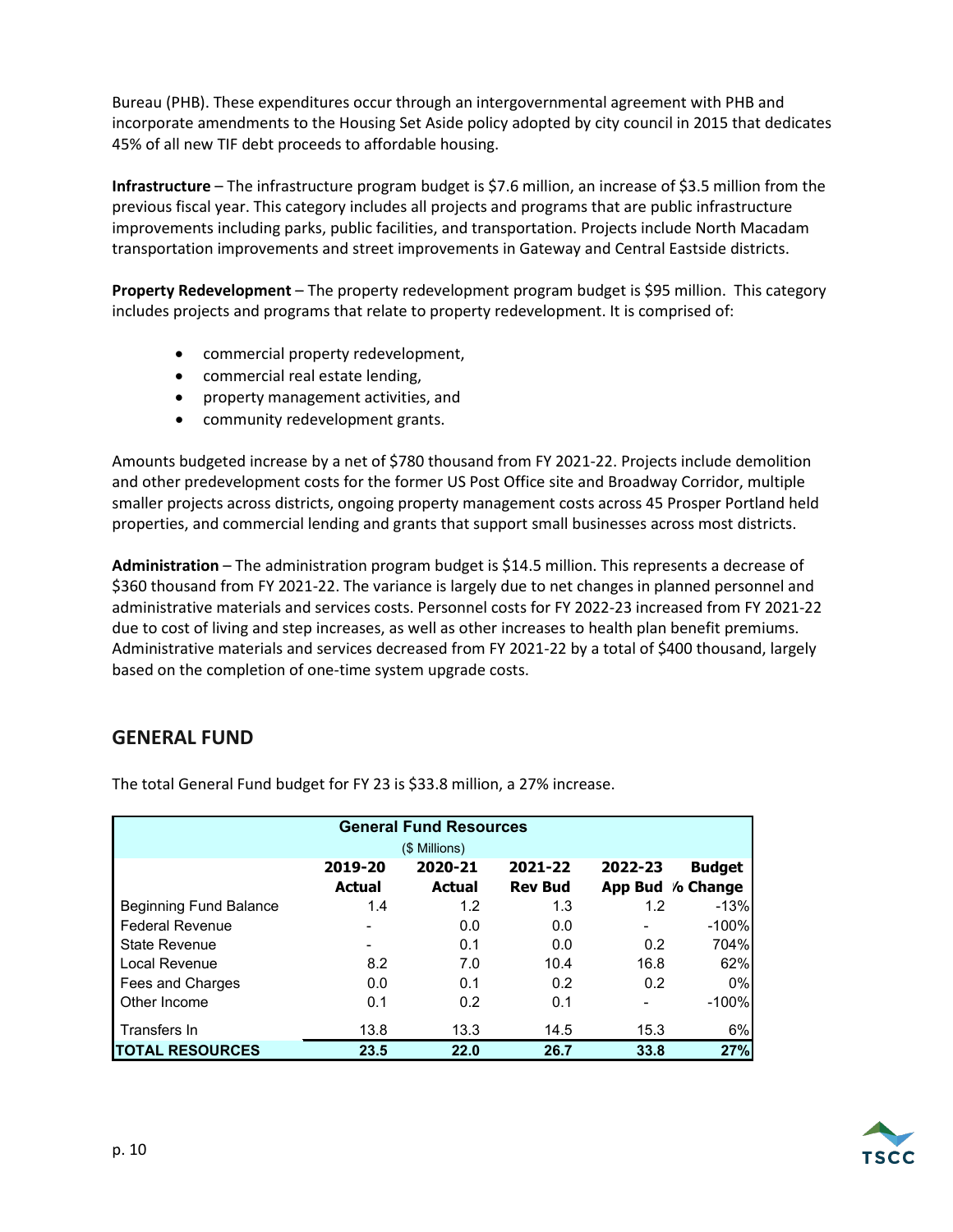General Fund resources balance to requirements. The General Fund receives a City of Portland allocation for economic development activities from the city's general fund. The FY 23 budget for this is \$16.8 million. Aside from the grant, almost all General Fund revenue comes as Transfers In from the URA funds. These are interfund charges as the agency budgets its personnel services costs in the General Fund and charges the URA funds for their portions of the personnel services costs. The district's FY 23 Transfers In to the General Fund total of \$15.3 million.

| <b>General Fund Requirements</b> |                          |         |                |         |                  |  |  |  |  |
|----------------------------------|--------------------------|---------|----------------|---------|------------------|--|--|--|--|
|                                  | (\$ Millions)            |         |                |         |                  |  |  |  |  |
|                                  | 2019-20                  | 2020-21 | 2021-22        | 2022-23 | <b>Budget</b>    |  |  |  |  |
|                                  | Actual                   | Actual  | <b>Rev Bud</b> |         | App Bud / Change |  |  |  |  |
| <b>Administrative Services</b>   | 13.1                     | 12.2    | 13.7           | 14.3    | 5%               |  |  |  |  |
| <b>Community Development</b>     | $\overline{\phantom{0}}$ |         | 0.1            | ٠       | $-100%$          |  |  |  |  |
| Economic Development             | 8.9                      | 8.2     | 11.9           | 17.8    | 49%              |  |  |  |  |
| <b>Transfers Out</b>             | 0.3                      | 0.2     | 0.3            | 0.4     | 32%              |  |  |  |  |
| Contingencies                    |                          |         | 0.7            | 1.2     | 78%              |  |  |  |  |
| <b>Ending Fund Balance</b>       | 1.2                      | 1.3     |                |         | 0%               |  |  |  |  |
| <b>TOTAL FUND REQUIREME!</b>     | 23.5                     | 22.0    | 26.7           | 33.8    | 27%              |  |  |  |  |

## **OTHER FUNDS**

The remainder of the agency's 24 funds are of two types: urban renewal area funds and economic development funds.

#### **Urban Renewal (TIF) Funds**

Except for the six NPI districts, which are in one fund, each urban renewal area has its own fund. The fund budgets are shown in the following chart.

| <b>Prosper Portland FY23 Approved Budget</b> |                |                 |                 |                      |  |  |  |  |
|----------------------------------------------|----------------|-----------------|-----------------|----------------------|--|--|--|--|
| Tax Increment Financing Funds (\$ Thousands) |                |                 |                 |                      |  |  |  |  |
| <b>Beginning Fund</b>                        |                |                 |                 |                      |  |  |  |  |
|                                              | <b>Balance</b> | <b>Revenues</b> | <b>Expenses</b> | <b>Contingencies</b> |  |  |  |  |
| NPI TIF Fund                                 | 1,093          | 62              | 657             | 419                  |  |  |  |  |
| Downtown Waterfront TIF Fund                 | 36,869         | 266             | 16,741          | 18,635               |  |  |  |  |
| North Macadam TIF Fund                       | 34,871         | 17,247          | 17,865          | 32,713               |  |  |  |  |
| River District TIF Fund                      | 50,306         | 3,222           | 42,643          | 6,712                |  |  |  |  |
| South Park Blocks TIF Fund                   | 2,528          | 5               | 412             | 1,848                |  |  |  |  |
| Convention Center TIF Fund                   | 2,666          | 4,202           | 6,011           | 299                  |  |  |  |  |
| Central Eastside TIF Fund                    | 36,321         | 603             | 10,098          | 24,894               |  |  |  |  |
| Lents Town Center TIF Fund                   | 29,684         | 14,723          | 9,050           | 34,195               |  |  |  |  |
| Interstate Corridor TIF Fund                 | 47,422         | 27,992          | 27,465          | 45,939               |  |  |  |  |
| Gateway Regional Center TIF Fun              | 12,943         | 8,418           | 14,747          | 6,082                |  |  |  |  |
| Airport Way TIF Fund                         | 5,208          | 187             | 3,055           | 1,983                |  |  |  |  |
| Willamette Industrial TIF Fund               | 4,271          | 32              | 1,501           | 2,803                |  |  |  |  |
| <b>Totals</b>                                | 264,181        | 76,958          | 150,245         | 176,523              |  |  |  |  |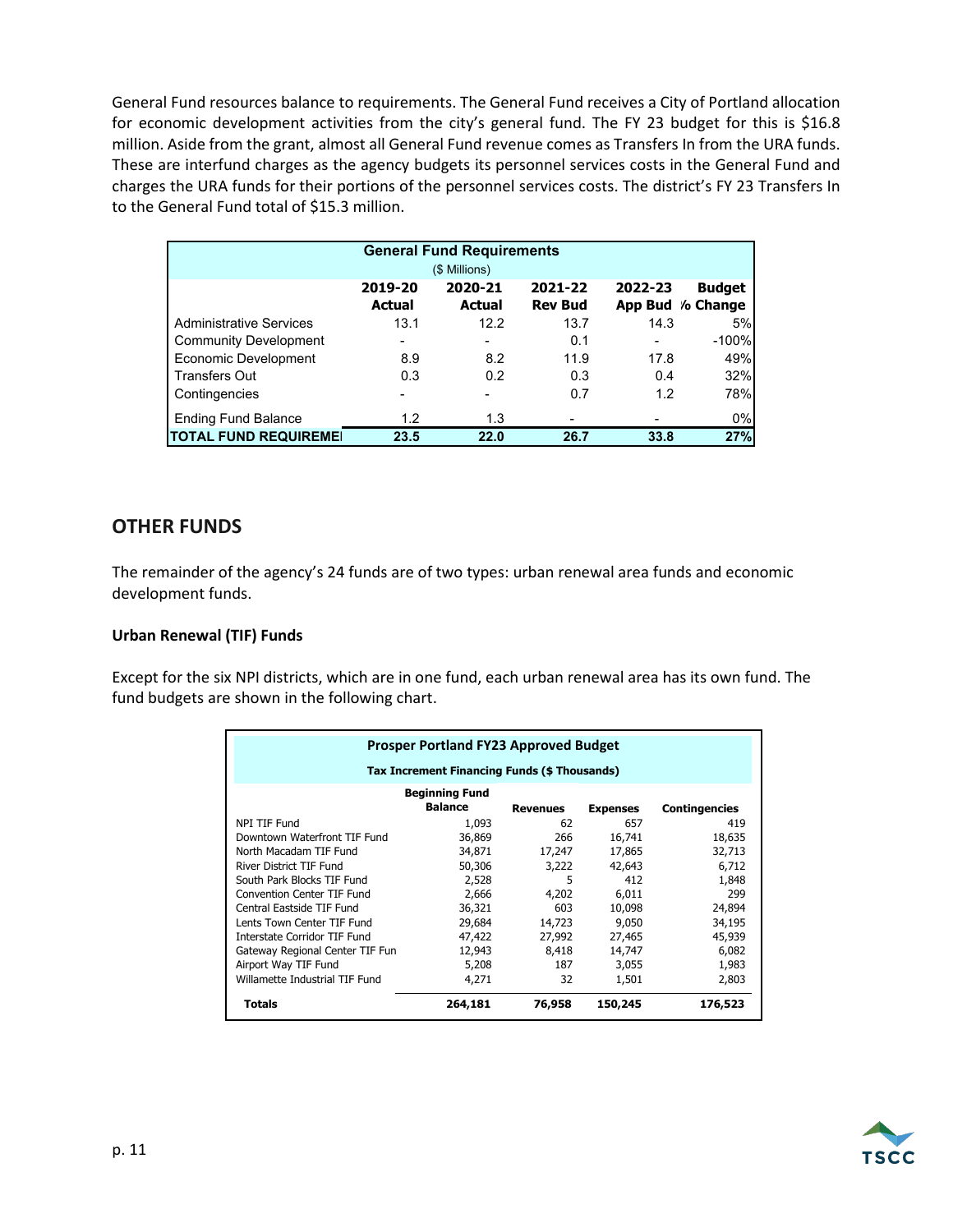The following two charts compare year to year spending in these districts. Expenditures in most districts are decreasing.



#### **Economic Development Funds**

Aside from the General Fund and TIF Funds, Prosper Portland has ten funds, six are dedicated to specific economic development activities using non-TIF resources. Combined FY23 budget total for these 10 funds is \$40 million. Expenditures are \$22 million, a small change from prior years. The funds have \$17.4 million in fund balance (budgeted as contingency).

| Prosper Portland FY23 Approved Budget                                                 |                       |                 |                 |                      |               |  |  |  |
|---------------------------------------------------------------------------------------|-----------------------|-----------------|-----------------|----------------------|---------------|--|--|--|
| <b>Economic Development Funds (\$ Millions)</b>                                       |                       |                 |                 |                      |               |  |  |  |
|                                                                                       | <b>Beginning Fund</b> |                 |                 |                      | Total         |  |  |  |
|                                                                                       | <b>Balance</b>        | <b>Revenues</b> | <b>Expenses</b> | <b>Contingencies</b> | <b>Budget</b> |  |  |  |
| Housing & Comm Dev. Contract Fund                                                     |                       | 2.413           | 2.413           |                      | 2.413         |  |  |  |
| Comm Op & Enhancements Fund                                                           |                       | 215             | 215             |                      | 215           |  |  |  |
| Affordable Comm Tenanting Fund                                                        |                       |                 |                 | 3                    |               |  |  |  |
| American Rescue Plan Act Fund                                                         |                       | 16,028          | 15,970          |                      | 16,028        |  |  |  |
| Other Federal Grants Fund                                                             | 1.371                 | 189             | 386             | 1.173                | 1.560         |  |  |  |
| Enterprise Zone Fund                                                                  | 3,865                 | 819             | 1,421           | 3,197                | 4,683         |  |  |  |
| Ambassador Program Fund                                                               |                       |                 | 4               |                      |               |  |  |  |
| Enterprise Loans Fund                                                                 | 3.780                 | 134             | 1.188           | 2.705                | 3,914         |  |  |  |
| <b>Business Management Fund</b>                                                       | 10.390                | 390             | 196             | 10,160               | 10.780        |  |  |  |
| <b>Internal Service Fund</b>                                                          | 139                   |                 |                 | 139                  | 139           |  |  |  |
| Totals                                                                                | 19,552                | 20,187          | 21,793          | 17,377               | 39,739        |  |  |  |
| Prosper Portland classifies all the ending fund balance in these funds as contingency |                       |                 |                 |                      |               |  |  |  |

The district's proposed budget document highlights the activities in these funds as follows.

#### FY 2022-23 BUDGET HIGHLIGHTS

Prosper Portland's General Fund, Cannabis Fund, Community Development Block Grant, and Enterprise Zone Funds, along with new federal funds from the American Rescue Plan, provide the critical resources for household, business, and community-partner stabilization and recovery efforts to those most impacted by the COVID-19 crisis.

Prosper Portland submitted one-time funding add packages for General Fund, Cannabis Fund and American Rescue Plan funding as part of the Requested Budget submitted in January to further economic stabilization and recovery efforts. The Proposed Budget aligns to the Mayor's Proposed Budget by including the following programming:

• Enhanced services for the inclusive business resource network – service expansion to BIPOC entrepreneurs.

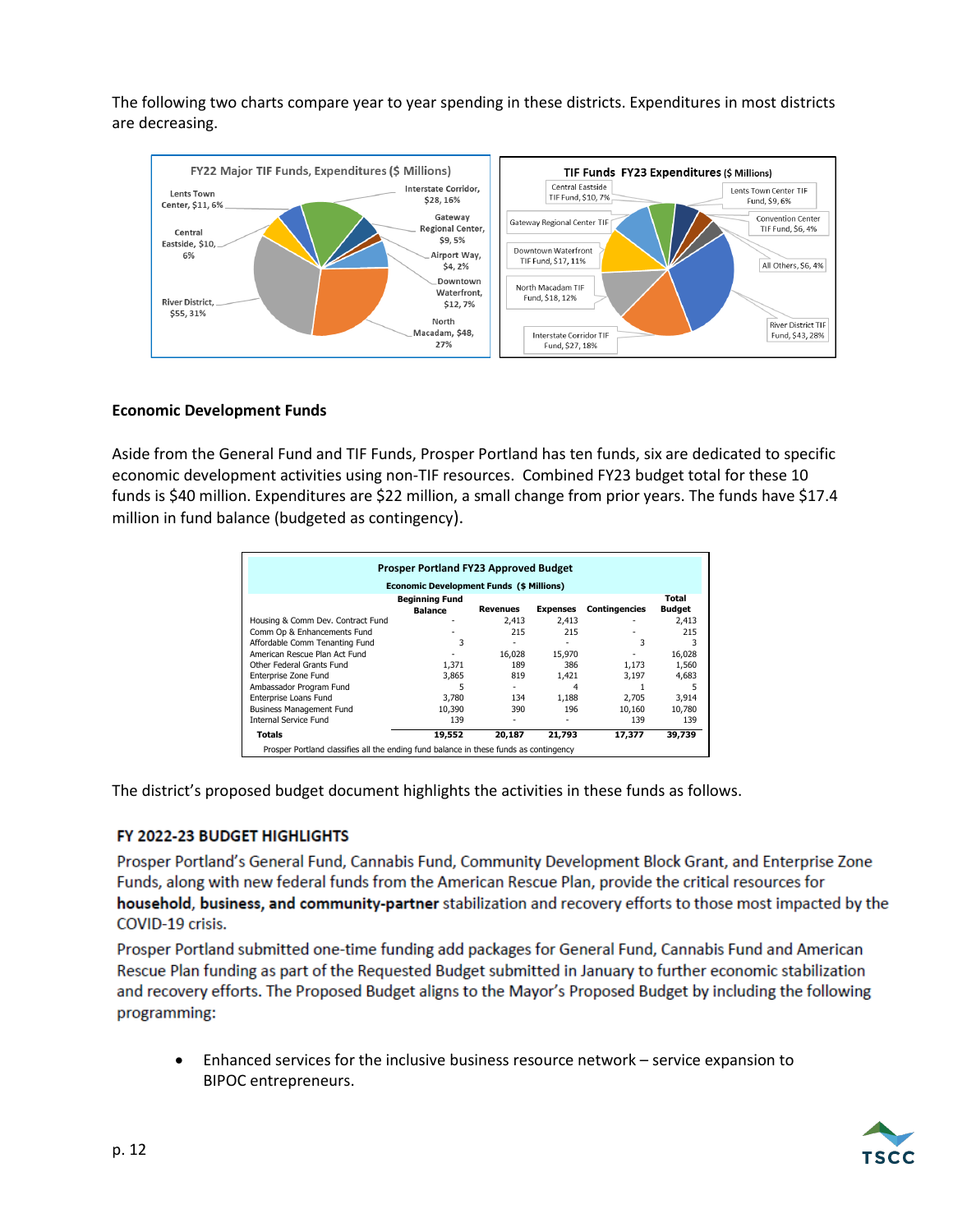- Support capacity of Neighborhood Prosperity Network, Old Town Community Association, and Venture Portland – support for equitable job creation, retail viability, and livability.
- Workforce Development paid work opportunities for persons impacted by the pandemic
- Business and neighborhood stabilization collaboration with community and business groups to offset the impact of the pandemic and general environmental disadvantages.

## **DEBT STATUS**

As noted above, debt backed by tax increment financing revenue is issued by the City of Portland. The following extract from the City's Annual Debt Report presents the status of the urban renewal debt (as of June 30, 2021).



## **BUDGET/STRATEGIC PLAN ALIGNMENT**

Prosper Portland's FY 23 budget continues the district's effort to support "household, business and community-partners" adversely impacted by the pandemic. The City is funneling much of the federal support for this effort to Prosper Portland to take advantage of the District's existing economic development and community support infrastructure. In addition, the work ties in with Prosper Portland's mission to support marginalized communities, especially in light of the district's involvement in the systematic elimination of "blight" (Black neighborhoods) in decades past. The district is performing this work on top of the district's usual urban renewal functions, without additional staffing.

The goals and specific projects mentioned in the Director's Budget Message are throughout the budget.

The district maintains a set of performance measures. The performance measure report that accompanied the requested budget is attached to this review.

The district is working on a "Financial Sustainability Plan 2.0" to map out a long-term funding strategy.

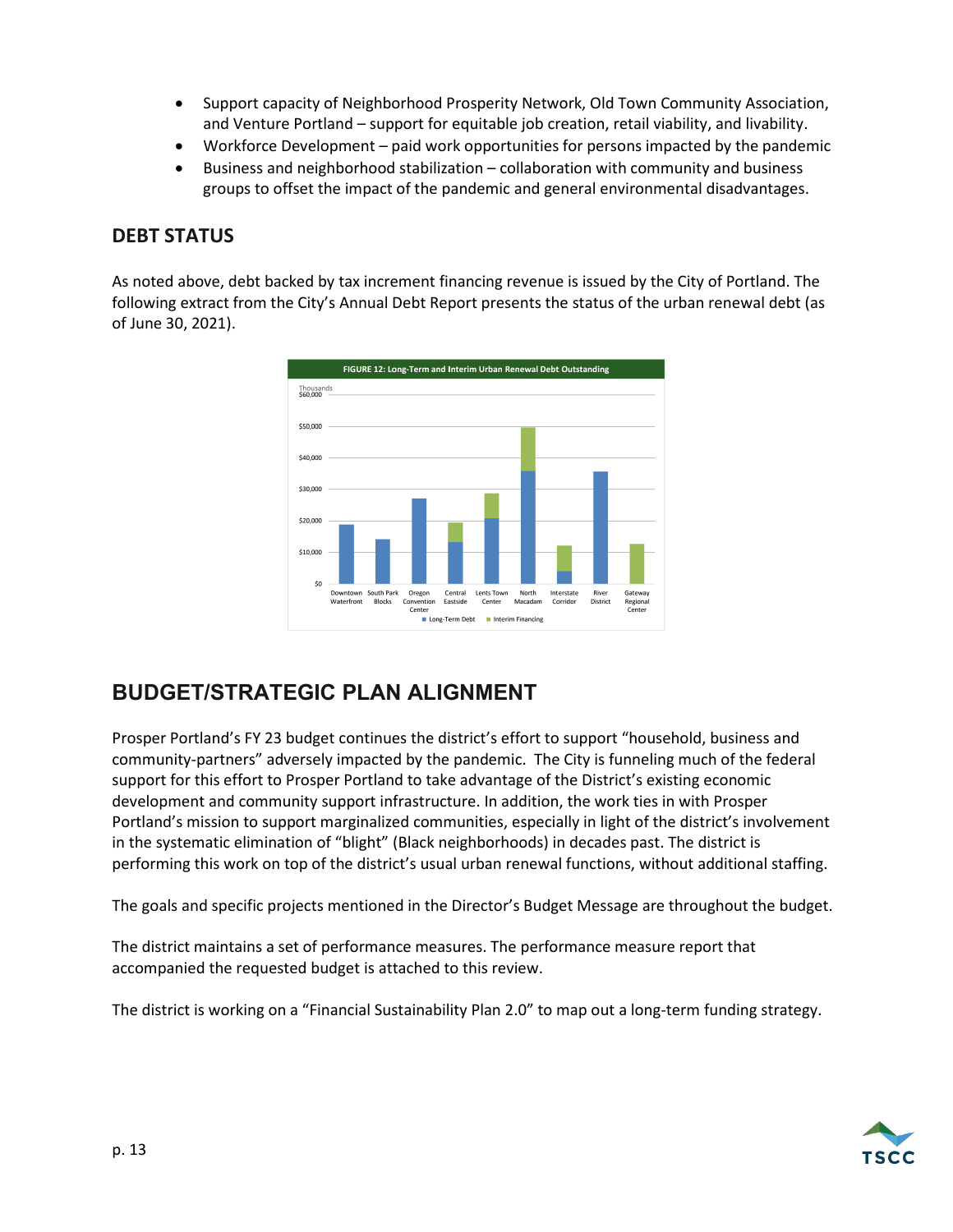## **HIGHLIGHTS**

- Prosper Portland's FY 23 Approved Budget is \$414.6 million, \$54 million less (-11%) than the current year budget.
- Total expenditures the core of the budget are \$204 million, just \$9 million higher than the current year.
- The total General Fund budget for FY23 is \$33.8 million, a 27% increase.
- Capital project expenditures for FY23 are \$72 million. Major projects are demolition of the post office site (\$19 million) and projects (as yet undetermined) implementing the Old Town/China Town action plan (\$25 million for predevelopment and demolition).
- The district is budgeting \$22 million for economic development activities and pandemic relief actions, funded by a combination of federal pandemic funds and City of Portland general fund grants.

## **BUDGET PROCESS & COMPLIANCE**

| Yes                       | No | Compliance Issue                                                           |
|---------------------------|----|----------------------------------------------------------------------------|
| $\boldsymbol{\mathsf{x}}$ |    | Did district meet publication requirements?                                |
| x                         |    | Do resources equal requirements in every fund?                             |
| N/A                       |    | Does the G.O. Debt Service Fund show only principle and interest payments? |
| X                         |    | Are contingencies shown only in operating funds?                           |
| X                         |    | Did budget committee approve the budget?                                   |
| N/A                       |    | Did budget committee set the levy?                                         |
| Χ                         |    | Does audit show the district was in compliance with budget law?            |

### **LOCAL BUDGET LAW COMPLIANCE**

The 2022-23 Budget is in substantial compliance with local budget law. TSCC staff judged that the district's budget estimates were reasonable for the purposes shown.

The FY 2020-21 audit states that all expenditures were within budget appropriations.

#### **CERTIFICATION LETTER RECOMMENDATIONS & OBJECTIONS**

TSCC staff did not find any deficiencies in the district's FY 2022-23 budget or budget process and will recommend the Certification Letter contain no recommendations or objections.